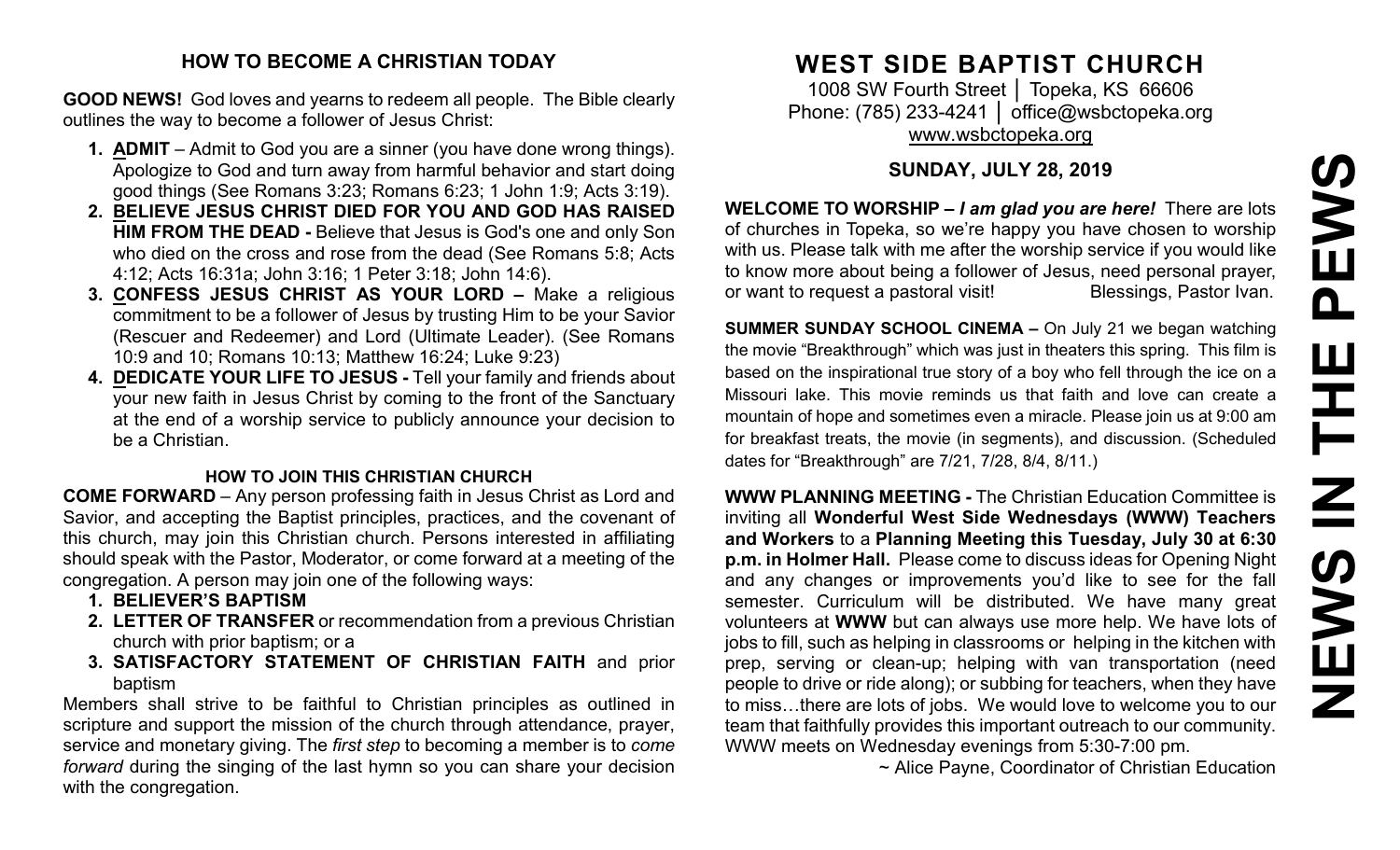## **SCHOOL SUPPLIES FOR MEADOWS ELEMENTARY**

– Help purchase school supplies for elementary students at our neighborhood school: Meadows Elementary. Please bring the following purchased items to the church *before Wed., August 7:*

#### • 1 - Backpack (new, no wheels)

- 3 Plain folder with inside pockets (any color)
- 2 Spiral notebook, wide-rule, 70
- 2 Composition book
- 2 Crayons, 24 count box
- 1 Colored markers, 10 count
- 2 Pencils, #2, 12 count packages
- 1 Colored pencils, 12 count package 2 Highlighter, yellow
- 
- 1 Headphones (no earbuds) 6 Glue stick, jumbo, no gel
- 
- 2 Eraser, big pink 1 Pencil box, plastic
	-
- 1 Elmer's glue, 4 oz bottle 1 Scissors, blunt or sharp

Cash donations are also welcomed. Mark donation: "school supplies."

Place your donations in the Church Office or Mission Box in the sanctuary.

**BACK TO SCHOOL FAIR -** Midtown Community Services will distribute school supplies and used clothing on **Friday, August 9** for the first sixty students registered at Meadows Elementary school. Watch for more information. See Ivan for details.

**WEDNESDAY MORNING BIBLE STUDY** - Come for the one-hour small group study of the biblical book **"JUDGES"** on **Wednesdays at 10:30 am in Holmer Hall.** Bible studies are free and open to the public.

#### **CHILDRENS ACTIVITY BAGS AND BULLETINS – We are glad to have children in worship!** Activity bags filled with coloring pages, crayons, and other items are available for preschool and elementary-aged children near the sanctuary door. **Enjoy the kits and children's bulletins**. Please take



home your artwork. Place the packets on the front pew after the worship service so we can restock them.

# **WEEKLY CALENDAR**

### **SUNDAY, JULY 28**

| $9:00$ am | SS Cinema Movie "Breakthrough" (FH) |
|-----------|-------------------------------------|
| 10:30 am  | Worship Service (S)                 |
| 12:00 pm  | Quarterly Business Meeting (S)      |

#### **MONDAY, JULY 29**

| $9:00 - 11:00$ am | <b>Baby Closet Ministry</b>       |
|-------------------|-----------------------------------|
| $1:00 \text{ pm}$ | Pastoral Relations Committee (FH) |

#### **TUESDAY, JULY 30**

| $5:30 \text{ pm}$ | <b>Christian Education Meeting (HH)</b> |
|-------------------|-----------------------------------------|
| $6:30 \text{ pm}$ | <b>WWW Planning Meeting (HH)</b>        |
| $6:00 \text{ pm}$ | Men's Chorus (FH)                       |

#### **WEDNESDAY, JULY 31**

| $10:30$ am       | Bible Study – Book of Judges (HH)        |
|------------------|------------------------------------------|
| $1:00$ pm        | Midtown Community Services (Meadows El.) |
| $3:30 - 5:30$ pm | No Fruit & Vegetable Food Pantry (FH)    |
| $5:00 - 7:00$ pm | <b>Baby Closet Ministry</b>              |
| $5:30 - 7:00$ pm | No Supper or WWW until September         |
| $7:00$ pm        | No Choir Practice (S)                    |
|                  |                                          |

### **THURSDAY, AUGUST 1**

| $1:00 - 3:00$ pm | <b>Baby Closet</b>           |
|------------------|------------------------------|
| 1:00 - 3:00 pm   | 4TEN Curriculum Meeting (HH) |

### **FRIDAY, AUGUST 2 PASTOR'S DAY OFF**

#### **SATURDAY, AUGUST 3**

**QUARTERLY BUSINESS MEETING** - The next meeting of the Congregation is set for **TODAY, July 28 at 12:00 PM**. See Pat Carpenter, Moderator, for agenda items.

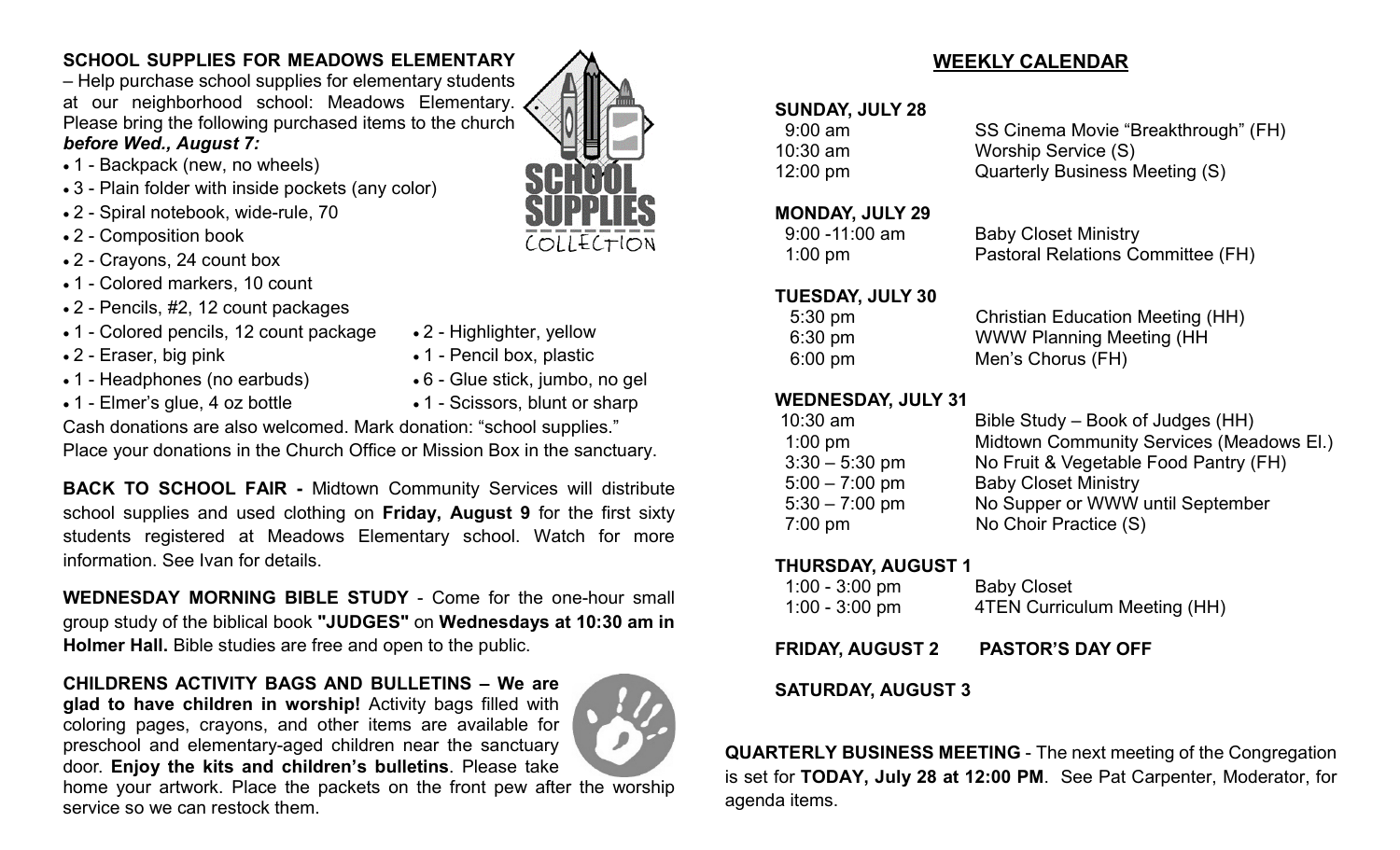## **IN OUR THOUGHTS AND PRAYERS**

Juanita Plankinton – Passing of her daughter, Linda Thomas Al & Bradley Carpenter – Health concerns Harry and Pat Carpenter – Health concerns Valerie Davis - Health concerns (Bev McCurdy's friend) Fran Seymour-Hunter – Health concerns Charles Key – Health concerns (cancer) (Nelda Janway's brother) Nancy May – Health concerns Marie Merrifield – Health concerns Don Morris – Health concerns Sandra Parnell – Health concerns (heart) (Marianne Spano's friend) Becky and Terry Poe – Health concerns Bob and Jill Roesler – Health concerns and moving to Oklahoma Keith Springer – Health concerns (Marianne Spano's brother) Larry Springer – Health concerns (Marianne Spano's brother) Melissa Weikel – Health concerns (Nancy and Wayne Cottril's daughter) Lola Zab - Health concerns (Marianne Spano's sister)

# **HOMEBOUND & CARE FACILITIES:**

| *Portia Allbert                   | *Etta Landis - Capital Ridge  |
|-----------------------------------|-------------------------------|
| *June Cunningham - Brewster Place | *Renea May                    |
| *Shirley & Larry Dell             | *Rogene Moody                 |
| *Helen Farrar - Plaza West        | *Ken Paslay - Brookdale       |
| *Gerald Haney -                   | *Theo Penny                   |
| *Russ Hunter -                    | <i>*</i> Edward Perkins       |
| *Mary Lou Johnson - Aldersgate    | *Juanita Plankinton           |
| *Alice Kieffer                    | *Hazel Smith-Tindall - Ottawa |

**COMMUNION MINISTERS –** Please sign-up on the bulletin board to deliver



the Lord's Supper (Holy Communion) to our Nursing Home and Homebound members on the first Sunday of a month. Lay Ministers will be working in pairs of two or teams. Pastor Ivan will

provide training for all communion ministers. We currently have eighteen Nursing Home and Homebound members to visit each month.

**FINANCIAL GIVING** – Thank you for the generous support of the work of God in and through West Side Baptist Church. Donations report:

|                               | 07-21-2019   | Y-T-D          |
|-------------------------------|--------------|----------------|
| <b>General Fund</b>           | \$6,389.00   | \$124,713.93   |
| <b>Building Main</b>          | \$<br>65.00  | \$<br>3,826.00 |
| <b>Sunday School</b>          | \$<br>6.00   | \$<br>314.38   |
| <b>America For Christ</b>     | \$           | \$<br>1,542.00 |
| <b>Baby Closet</b>            |              | \$<br>50.00    |
| Fellowship/Benevolence \$     | 100.00       | \$<br>1,347.97 |
| One Great Hour of Sharing\$   |              | \$<br>2,065.93 |
| <b>Vacation Bible School</b>  | \$<br>124.80 | \$<br>124.80   |
| <b>World Mission Offering</b> | \$           | \$<br>115.00   |
| Youth Fund Income             | \$<br>20.00  | \$<br>3,310.72 |

**FOOD PANTRY - The Free Fruit & Vegetable Food Pantry** 

**will open on Wednesday, August 7 from 3:30 to 5:30 pm.**  Call the Church Office at (785) 233-4241 for more information. **May 2019 Report:** 922 individuals (468 adults, 362 children, plus 92 senior citizens) in 259 families were able to receive for



free 5,199 pounds of bread, fruit, milk, vegetables, and other items from the Fruit & Vegetable Food Pantry on Wednesday nights at West Side Baptist Church, 1008 SW. 4th St., Topeka.

## **2019 FALL PERSPECTIVES CLASS:** 15 WEEK MISSION EDUCATION



CLASS: Experience 15 powerful lessons that have equipped thousands of everyday believers with greater vision, hope, and passion. In Perspectives, scripture, history, culture, and strategy converge to reveal the

unfolding of God's redemptive purposes. He is on a mission to bless the peoples of the earth, and you're invited to join him! **Sundays 6:00-9:00 PM (August 18 - December 8, 2019) at Bethel Baptist Church**, 4011 N. Kansas Ave., Topeka, KS 66617. COST: \$250.00. Contact: Donovan Krehbiel at (620) 899-4807 or perspectivesks@gmail.com or email info@perspectives.org to learn more.